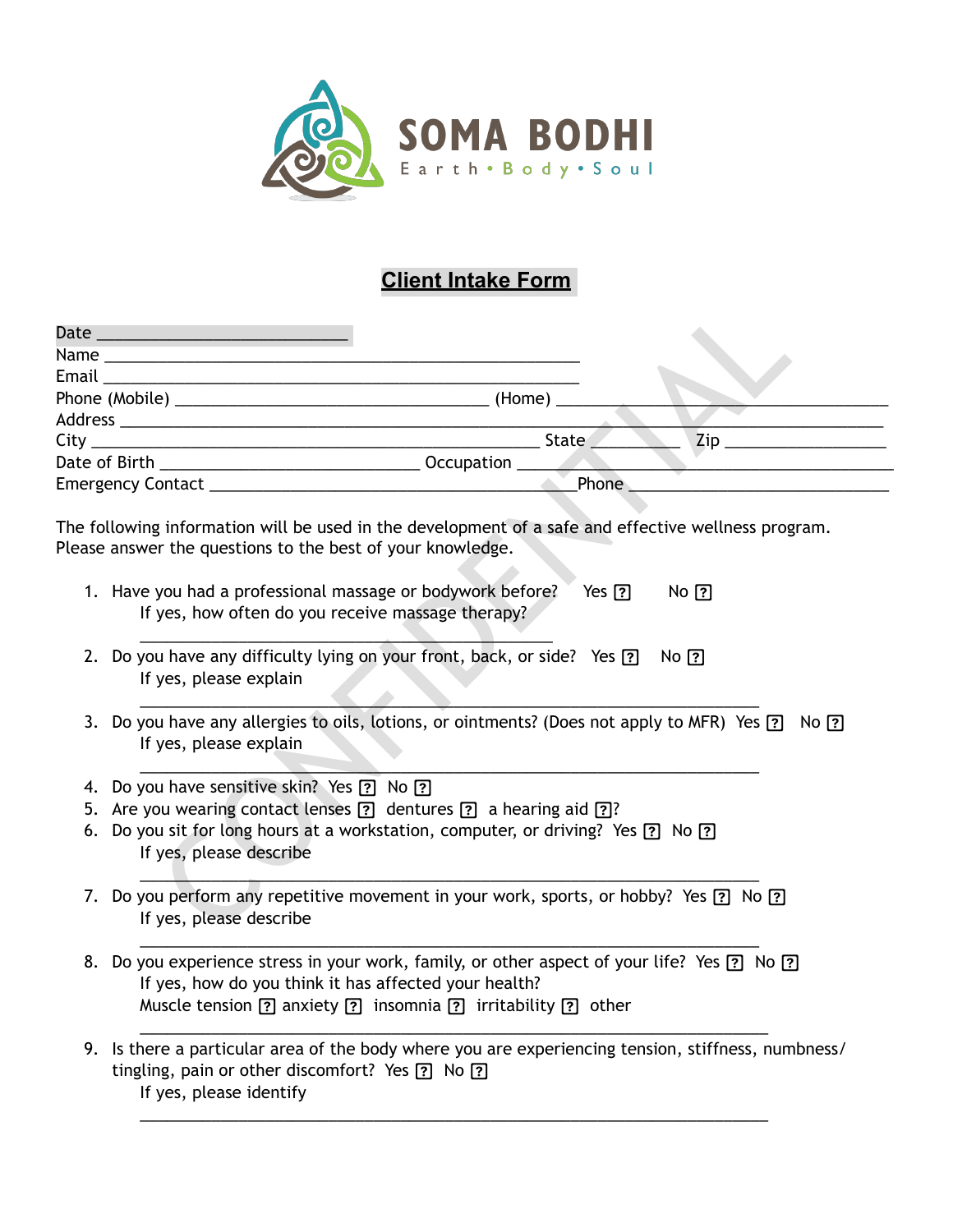10. Do you have any particular goals in mind for this MFR/massage/bodywork session? Yes <sup>[7</sup>] No [7] If yes, please explain



Please identify areas of soreness or pain with a (P), numbness or tingling (N), weakness (W), and scars (S).

\_\_\_\_\_\_\_\_\_\_\_\_\_\_\_\_\_\_\_\_\_\_\_\_\_\_\_\_\_\_\_\_\_\_\_\_\_\_\_\_\_\_\_\_\_\_\_\_\_\_\_\_\_\_\_\_\_\_\_\_\_\_\_\_\_\_\_\_\_\_\_\_\_\_\_

\_\_\_\_\_\_\_\_\_\_\_\_\_\_\_\_\_\_\_\_\_\_\_\_\_\_\_\_\_\_\_\_\_\_\_\_\_\_\_\_\_\_\_\_\_\_\_\_\_\_\_\_\_\_\_\_\_\_\_\_\_\_\_\_\_\_\_\_\_\_\_\_\_\_\_\_\_\_\_

## Medical History

- 11. Are you currently under medical supervision? Yes [?] No [?] If yes, please explain
- 12. Do you see a chiropractor? Yes ? No ? If yes, how often?
- 13. Are you currently taking any medication? Yes ? No ? If yes, please list
- 14. Please check any condition listed below that applies to you:
	- [?] contagious skin condition [9] phlebitis [?] open sores or wounds **and in the example of the example of the solution of the solution of the example of the solution of the solution of the solution of the solution of the solution of the solution of the solution of** 
		-
	- easy bruising joint disorder/rheumatoid arthritis/osteoarthritis/tendonitis
	- [?] recent accident of injury [9] osteoporosis
		-
	- **recent surgery epilepsy**
	- [7] artificial joint [7] headaches/migraines [7] sprains/strains [7] cancer
		-
	- **P** current fever **19 current fever 19 current fever**
	- **(?)** swollen glands **8 decreased sensation**
	- [?] allergies/sensitivity [9] back/neck problems
	- [7] heart condition [7] Fibromyalgia
	- [?] high or low blood pressure [?] TMJ
	- [7] circulatory disorder [7] carpal tunnel syndrome
	- [?] varicose veins [?] tennis elbow
	- [?] atherosclerosis [2] pregnancy if yes, how many months?

Please explain any condition that you have marked above \_\_\_\_\_\_\_\_\_\_\_\_\_\_\_\_\_\_\_\_\_\_\_\_

15. Do you engage in a regular fitness/exercise regime? Yes <sup>[2]</sup> No <sup>[2]</sup> If so, what type of exercise do you do and how often? \_\_\_\_\_\_\_\_\_\_\_\_\_\_\_\_\_\_\_\_\_\_\_\_\_\_\_\_\_\_\_\_\_\_\_\_\_\_\_\_\_\_\_\_\_\_\_\_\_\_\_\_\_\_\_\_\_\_\_\_\_\_\_\_\_\_\_\_\_\_\_\_\_\_\_

 $\frac{1}{2}$  , and the set of the set of the set of the set of the set of the set of the set of the set of the set of the set of the set of the set of the set of the set of the set of the set of the set of the set of the set \_\_\_\_\_\_\_\_\_\_\_\_\_\_\_\_\_\_\_\_\_\_\_\_\_\_\_\_\_\_\_\_\_\_\_\_\_\_\_\_\_\_\_\_\_\_\_\_\_\_\_\_\_\_\_\_\_\_\_\_\_\_\_\_\_\_\_\_\_\_\_\_\_\_\_\_\_\_\_\_\_\_\_\_\_\_\_\_\_\_\_

16. Are you interested in receiving lifestyle information regarding any of the following? **Private Fitness**  Training (Pilates, Power Plate, Yoga) Yes <sup>[7]</sup> No [7], Vegetarian/Vegan/Raw Food Diet Yes <sup>[7]</sup> No [7], Juice Plus Whole Food Nutrition Yes <sup>[2]</sup> No [2], or Organic Aeroponic Tower Gardening Yes <sup>[2]</sup> No [2]